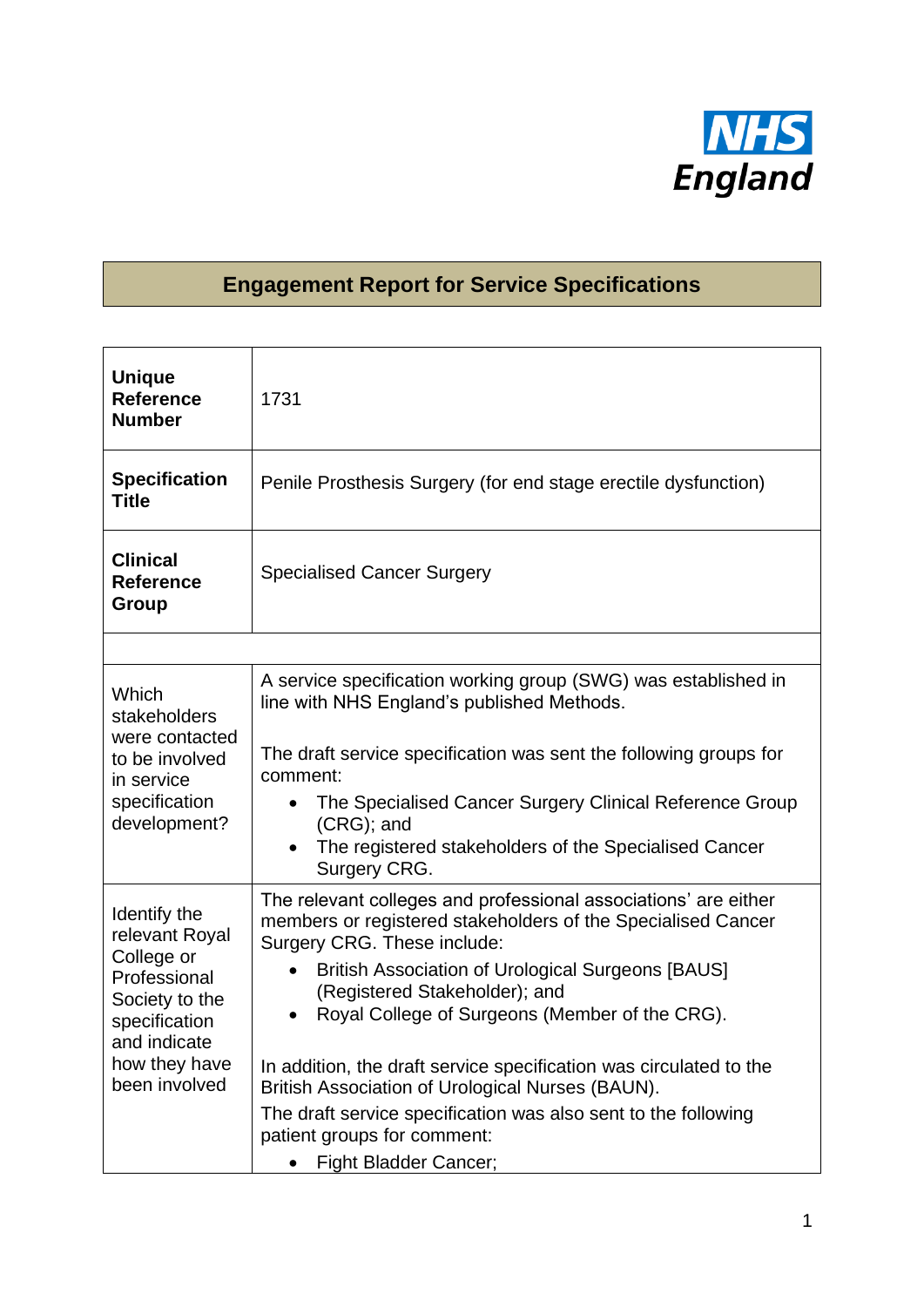|                                                                                                                                                                                                            | Prostate Cancer UK;<br>Diabetes UK;<br>Orchid Cancer;<br>Tackle Prostate Cancer; and<br>British Dupuytrens Society (Peyronies sub-group).                                                                                                                                                                                                                                                                                                                                               |  |  |  |
|------------------------------------------------------------------------------------------------------------------------------------------------------------------------------------------------------------|-----------------------------------------------------------------------------------------------------------------------------------------------------------------------------------------------------------------------------------------------------------------------------------------------------------------------------------------------------------------------------------------------------------------------------------------------------------------------------------------|--|--|--|
| Which<br><b>stakeholders</b><br>have actually<br>been involved?                                                                                                                                            | Comments were received from BAUS. No responses were<br>received from the Royal College of Surgeons, BAUN or the patient<br>groups listed above, however, 14 other responses were received<br>from registered stakeholders.                                                                                                                                                                                                                                                              |  |  |  |
| Explain reason<br>if there is any<br>difference from<br>previous<br>question                                                                                                                               | Not applicable.                                                                                                                                                                                                                                                                                                                                                                                                                                                                         |  |  |  |
| Identify any<br>particular<br>stakeholder<br>organisations<br>that may be key<br>to the<br>specification<br>development<br>that you have<br>approached<br>that have yet to<br>be engaged.<br>Indicate why? | None identified.                                                                                                                                                                                                                                                                                                                                                                                                                                                                        |  |  |  |
| How have<br>stakeholders<br>been involved?<br>What<br>engagement<br>methods have<br>been used?                                                                                                             | The draft service specification was distributed to stakeholders via<br>email for a period of four weeks of stakeholder testing. A longer<br>stakeholder testing period was used to enable as many<br>stakeholders to comment on the draft proposals in preparation for<br>public consultation.<br>Stakeholders were asked to submit their responses via email,<br>using a standard response and in line with NHS England's<br>standard processes for developing service specifications. |  |  |  |
|                                                                                                                                                                                                            | Stakeholder testing asked the following questions:<br>It is proposed that highly specialised products will go for period<br>of public consultation. The consultation period will be<br>dependent in the level of support for the proposals and the<br>potential impact. Do you believe the proposals positively impact<br>patient access to care? Please provide details.                                                                                                               |  |  |  |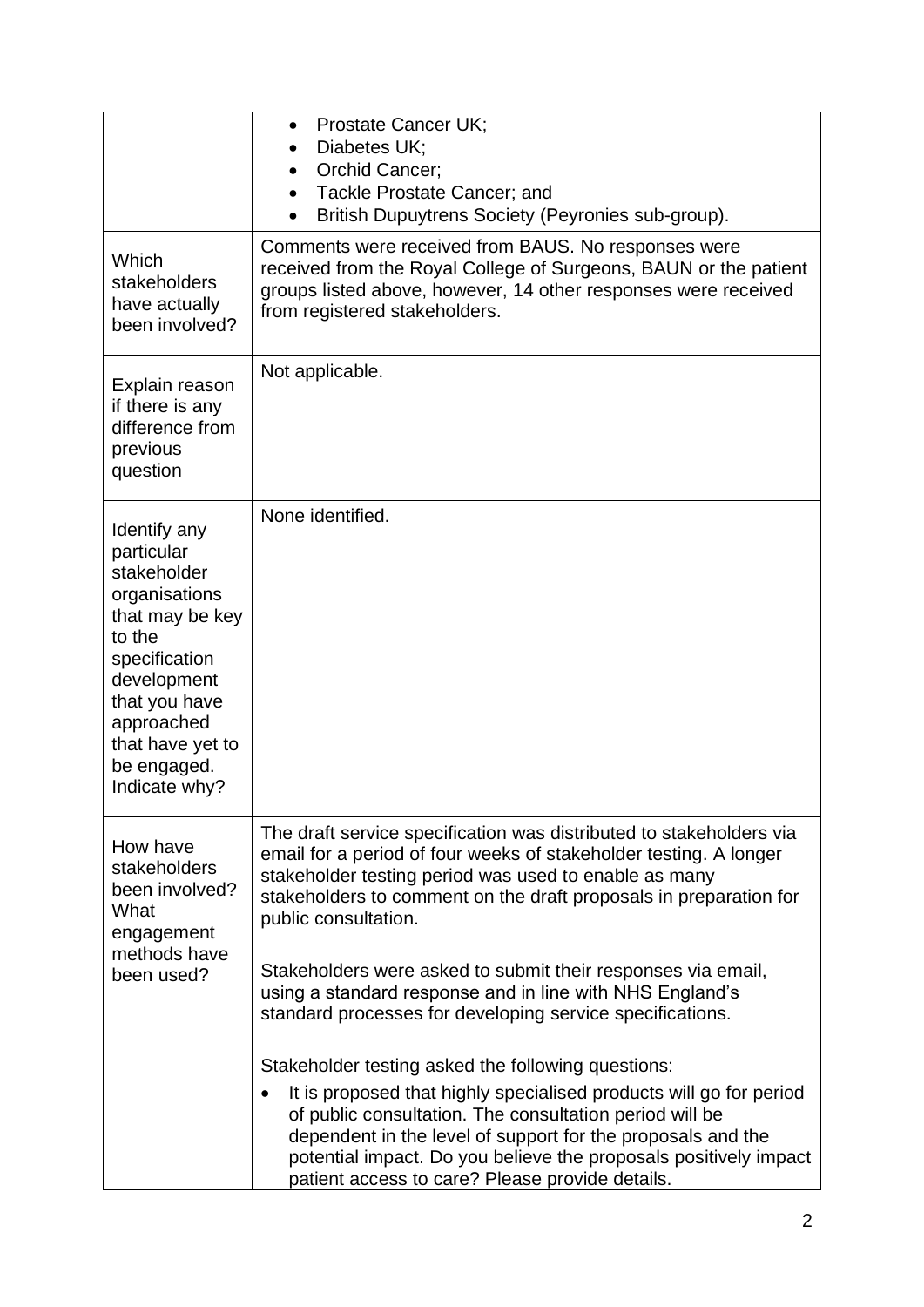|                                                                      | What level of public consultation do you recommend?<br>4 weeks<br>$\Omega$<br>8 weeks<br>$\circ$<br>12 weeks<br>$\circ$<br>Do you have any further comments on the proposed changes<br>to the document? If Yes, please describe below, in no more<br>than 500 words, any further comments on the proposed<br>changes to the document as part of this initial 'sense check'.<br>Please declare any conflict of interests relating to this<br>٠<br>document or service area.                                                                                                                                                                                                                                                                                                                                                                                                                                                                                                                                                                                                                                                                                                                                                                                                                                                                                                                                                                                                                                                                                                                                                   |
|----------------------------------------------------------------------|------------------------------------------------------------------------------------------------------------------------------------------------------------------------------------------------------------------------------------------------------------------------------------------------------------------------------------------------------------------------------------------------------------------------------------------------------------------------------------------------------------------------------------------------------------------------------------------------------------------------------------------------------------------------------------------------------------------------------------------------------------------------------------------------------------------------------------------------------------------------------------------------------------------------------------------------------------------------------------------------------------------------------------------------------------------------------------------------------------------------------------------------------------------------------------------------------------------------------------------------------------------------------------------------------------------------------------------------------------------------------------------------------------------------------------------------------------------------------------------------------------------------------------------------------------------------------------------------------------------------------|
| What has<br>happened or<br>changed as a<br>result of their<br>input? | 15 responses were received to stakeholder testing, of which 4<br>were from patients/members of the public who supported the<br>proposals and felt that the service specification ensured equitable<br>access to the service across the country.<br>The remaining responses were received from clinicians, providers<br>and industry. These stakeholders were supportive of the draft<br>service specification in principle, but raised the following issues:<br>1. The number of proposed Centres were deemed to be too low.<br>Stakeholders were also concerned that a small number of<br>Centres would limit the training opportunities for this type of<br>surgery and would result in unnecessary travel for patients.<br>The number of proposed Centres has been recommended<br>using current activity and demand. The SWG do acknowledge<br>that over time, and as demand increases, there should be<br>flexibility in the number of Centres. This has been<br>amended in the service specification. In the SWG's opinion<br>a smaller number of centres will support better and intense<br>training for these types of surgeries through concentration of<br>surgical expertise, and therefore the number of initial proposed<br>Centres has not been altered. However, the service<br>specification has been amended to allow for greater<br>network working including: (i) supporting "in-reach"<br>operating to maintain and develop surgical expertise in as<br>many clinical teams as possible; and (ii) enabling delivery<br>of follow-up care outside of the Centre to limit patient<br>travel where possible. |
|                                                                      | 2. Stakeholders recommended that the number of Centres should<br>align to established penile cancer networks as penile cancer<br>diagnoses were similar to the surgery numbers expected for<br>this procedure.<br>Although the SWG acknowledge the number of new cases of<br>penile cancer and the penile prosthesis surgeries per annum<br>are similar, the total number of surgeries performed are<br>different in the treatment of penile cancer - patients with penile                                                                                                                                                                                                                                                                                                                                                                                                                                                                                                                                                                                                                                                                                                                                                                                                                                                                                                                                                                                                                                                                                                                                                   |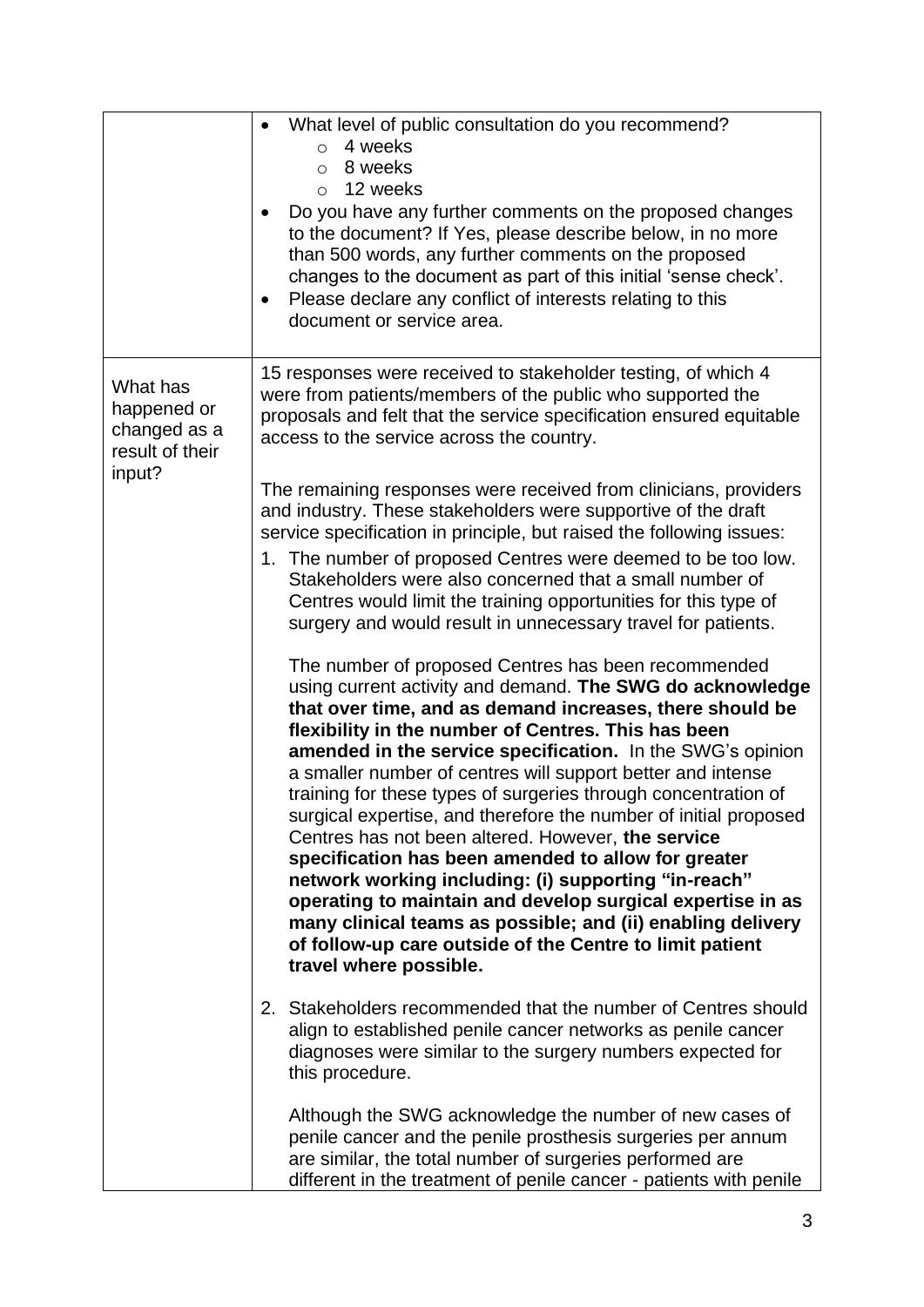|  | At the time of developing the clinical commissioning policy,<br>HES data indicated that 30% of patients underwent revision<br>surgery within five years of primary implantation. As a result of<br>stakeholder feedback, this data extract has been re-run and<br>analysed at individual provider level. Analysis of 10 years'<br>worth of activity data indicates that approximately 22% of<br>patients undergo revision surgery and revision rates are high<br>across the country, including in higher volume centres. As a<br>result of this feedback, the service specification has been<br>revised to allow all designated centres to carry out their<br>revision surgery.                                                                                                                                                                                                                                            |
|--|----------------------------------------------------------------------------------------------------------------------------------------------------------------------------------------------------------------------------------------------------------------------------------------------------------------------------------------------------------------------------------------------------------------------------------------------------------------------------------------------------------------------------------------------------------------------------------------------------------------------------------------------------------------------------------------------------------------------------------------------------------------------------------------------------------------------------------------------------------------------------------------------------------------------------|
|  | 4. Stakeholders queried the evidence based for revision surgery<br>and the rationale for having just one Centre to manage all<br>revisions. In addition, stakeholders asked for clarity regarding<br>the standard included for revision surgery (1%) in the service<br>specification.                                                                                                                                                                                                                                                                                                                                                                                                                                                                                                                                                                                                                                      |
|  | Although the Urology GIRFT Report recommended a minimum<br>of 10 procedures per surgeon for non-cancer surgeries, these<br>were a minimum only and the Report strongly supported<br>reducing the number of surgical procedures that are carried out<br>in small volume centres (Recommendation 15 of the Report).<br>The minimum numbers included in the draft service<br>specification not only support development of individual<br>surgeon expertise but also Centre expertise, taking into<br>account the training of the wider team (e.g. theatre staff) and<br>infrastructure requirements for these types of procedures. This<br>is supported by the Urology GIRFT Report which states: "better<br>surgical outcomes are achieved when the team is more<br>accustomed to the procedure". As a result, the numbers of<br>minimum surgeries per Centre and per surgeon are unchanged<br>in the service specification. |
|  | 3. The number of minimum surgeries per Centre and surgeon<br>were felt to be too high. Stakeholders referenced the recent<br>Urology Getting It Right First Time (GIRFT) Report which<br>recommended a minimum of 10 procedures per surgeon for<br>specialist non-cancer surgeries.                                                                                                                                                                                                                                                                                                                                                                                                                                                                                                                                                                                                                                        |
|  | will undergo multiple surgical interventions as part of their<br>standard management. As a result, the number of initial<br>proposed Centres has been maintained at 4 across England<br>(see rationale above).                                                                                                                                                                                                                                                                                                                                                                                                                                                                                                                                                                                                                                                                                                             |